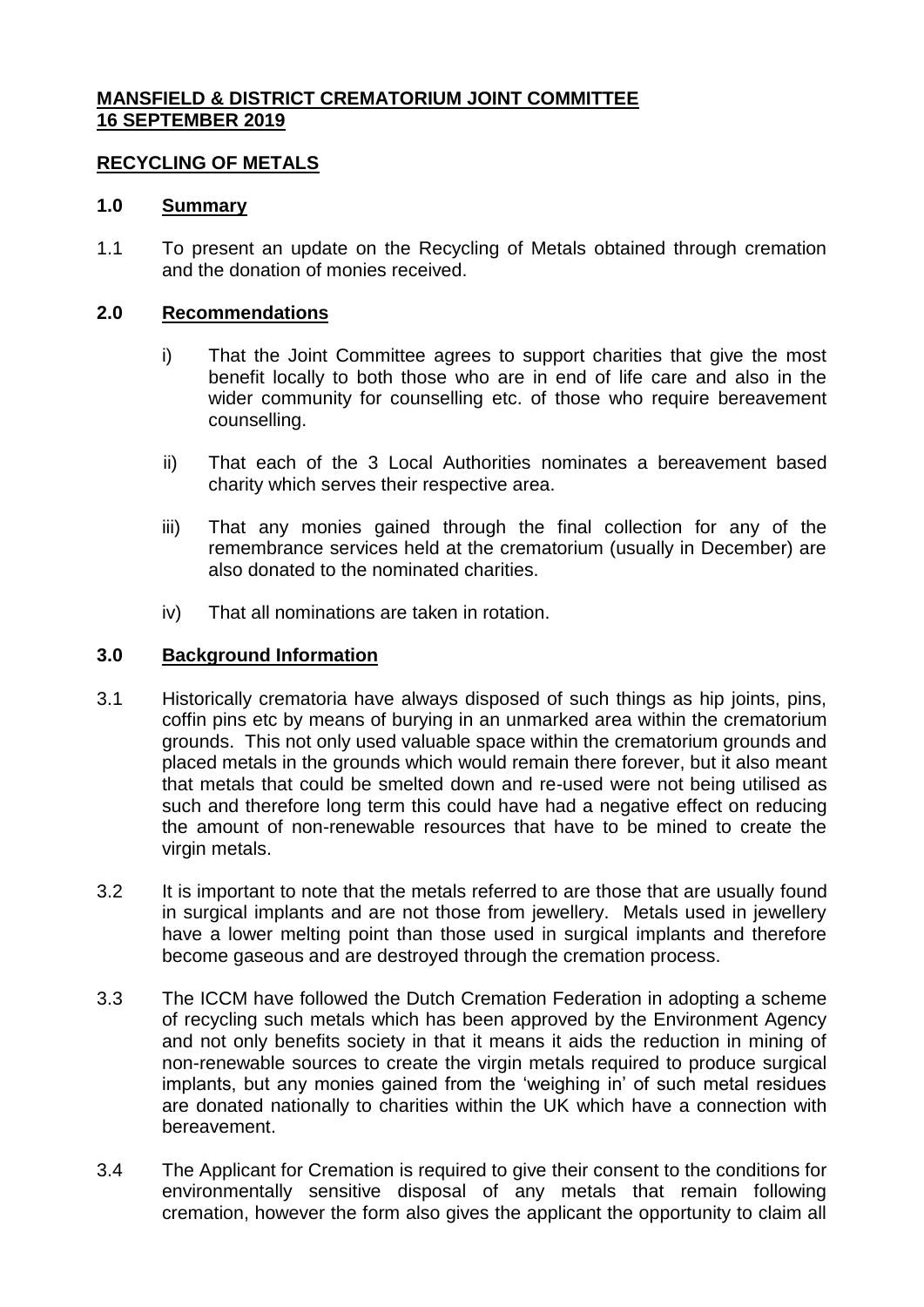the metals recovered from their loved ones cremation and have them returned to them with the cremated remains.

- 3.5 The scheme was adopted by the Mansfield & District Crematorium Joint Committee in 2011 with the first collection taking place in 2012.
- 3.6 The metals that have been recycled produce a payment which is collated nationally and each authority who has signed up to the scheme has the opportunity of nominating a bereavement related charity to receive a proportion of the money raised. The money does not go back to the individual crematoria. On average there are two collections per year.
- 3.7 The Joint Committee chose to support 3 Hospices in rotation which served the committee's area, the first one being the Nottingham Hospice, the second Beaumond House in Newark and the third John Eastwood Hospice in Sutton-in-Ashfield/Mansfield. The proceeds of each donation are sent to the relevant Hospice to allow them to put it good use for patient care to help ensure that they continue to provide free services to patients with life-limiting illness and support to their families and carers therefore giving a far reaching and accessible for all service.
- 3.8. During the period in which the Mansfield Crematorium has been involved in the recycling project the following monies have been raised for charities locally:-

John Eastwood Hospice have received 4 cheques over a 6.5 year period to the value of £17961 in total Nottinghamshire Hospice have received 4 cheques over a 6.5 year period to the value of £21412 in total Beaumond House Hospice have received 4 cheques over a 6.5 year period to the value of £19004 in total

3.9 The Joint Committee originally agreed that the 3 hospices would be supported in this manner with regards to the first 3 collections, however it is now necessary to look at where future monies will go.

## 4.0 **Options available**

- 4.1 There are numerous charities that are available to support most being linked to national, symptom specific causes such as cancer research, british lung foundation, royal british legion, SANDS (stillbirth and neonatal), british heart foundation etc, however there are also a number of local charities which also provide not only end of life care which is none symptom specific but also provide additional help to families and friends who are struggling to cope with the bereavement process, such as local hospices, help lines etc.
- 4.2 details of local charities are attached in Appendix 1 this is not exhaustive.